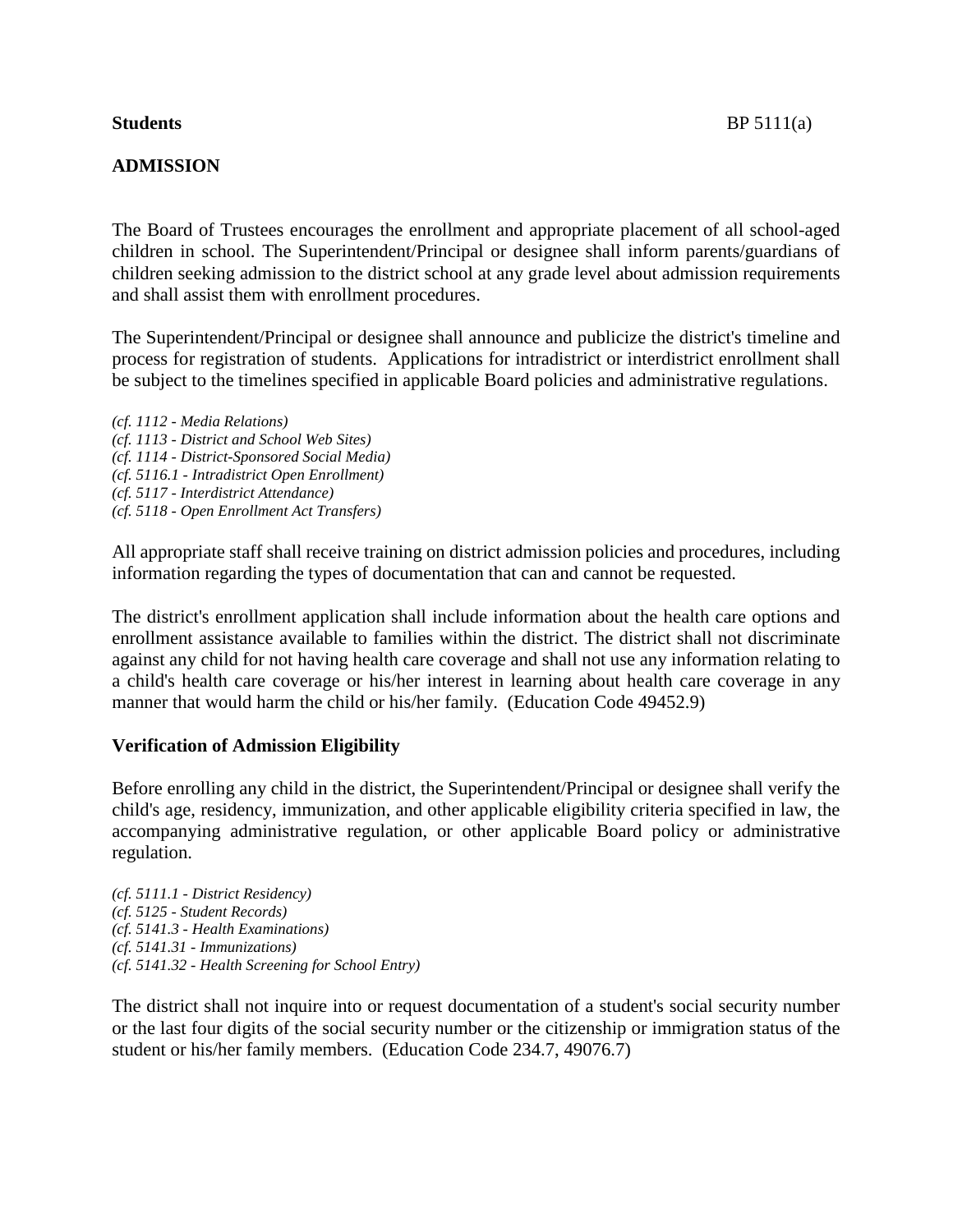BP 5111(b)

## **ADMISSION** (continued)

*(cf. 0410 - Nondiscrimination in District Programs and Activities) (cf. 5145.13 - Response to Immigration Enforcement) (cf. 5145.3 - Nondiscrimination/Harassment)*

However, such information may be collected when required by state or federal law or to comply with requirements for special state or federal programs. In any such situation, the information shall be collected separately from the school enrollment process and the Superintendent/Principal or designee shall explain the limited purpose for which the information is collected. Enrollment in the district shall not be denied on the basis of any such information of the student or his/her parents/guardians obtained by the district, or the student's or parent/guardian's refusal to provide such information to the district.

School registration information shall list all possible means of documenting a child's age for grades K-1 as authorized by Education Code 48002 or otherwise prescribed by the Board. Any alternative document allowed by the district shall be one that all persons can obtain regardless of immigration status, citizenship status, or national origin and shall not reveal information related to citizenship or immigrant status.

The Superintendent/Principal or designee shall immediately enroll a homeless student, foster youth, student who has had contact with the juvenile justice system, or a child of a military family regardless of outstanding fees or fines owed to the student's last school, lack of clothing normally required by the school, such as school uniforms, or his/her inability to produce previous academic, medical, or other records normally required for enrollment. (Education Code 48645.5, 48850, 48852.7, 48853.5, 49701; 42 USC 11432)

*(cf. 6173 - Education for Homeless Children) (cf. 6173.1 - Education for Foster Youth) (cf. 6173.2 - Education of Children of Military Families) (cf. 6173.3 - Education for Juvenile Court School Students)*

*Legal Reference: (see next page)*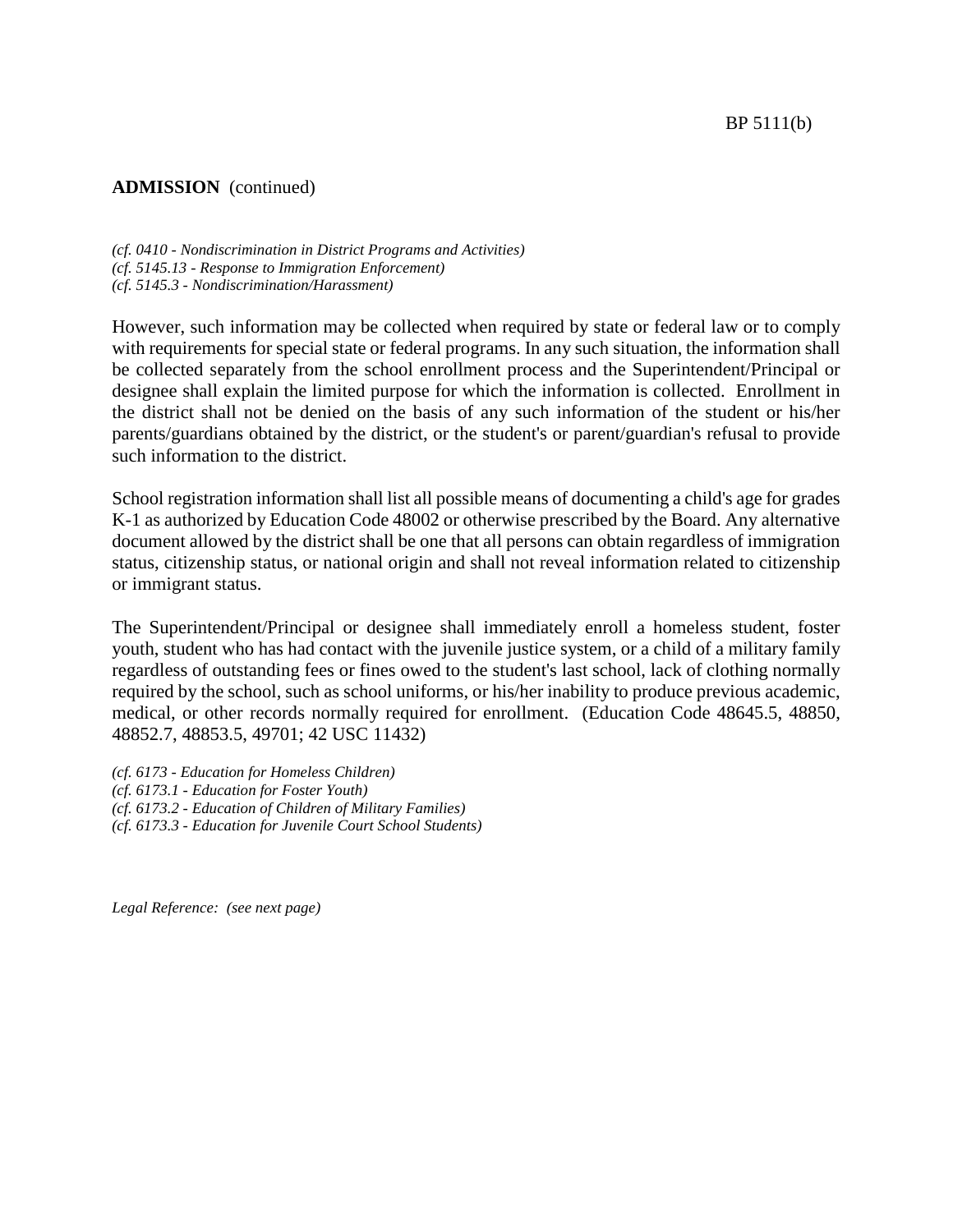### BP 5111(c)

## **ADMISSION** (continued)

#### *Legal Reference:*

*EDUCATION CODE 234.7 Student protections relating to immigration and citizenship status 46300 Computation of average daily attendance, inclusion of kindergarten and transitional kindergarten 46600 Agreements for admission of students desiring interdistrict attendance 48000 Minimum age of admission (kindergarten) 48002 Evidence of minimum age required to enter kindergarten or first grade 48010 Minimum age of admission (first grade) 48011 Admission from kindergarten or other school; minimum age 48050-48053 Nonresidents 48200 Children between ages of 6 and 18 years (compulsory full-time education) 48350-48361 Open Enrollment Act 48645.5 Enrollment of former juvenile court school students 48850-48859 Educational placement of homeless and foster youth 49076 Access to records by persons without written consent or under judicial order 49076.7 Student records; data privacy; social security numbers 49408 Information of use in emergencies 49452.9 Health care coverage options and enrollment assistance 49700-49703 Education of children of military families HEALTH AND SAFETY CODE 120325-120380 Education and child care facility immunization requirements 121475-121520 Tuberculosis tests for students CODE OF REGULATIONS, TITLE 5 200 Promotion from kindergarten to first grade 201 Admission to high school CODE OF REGULATIONS, TITLE 17 6000-6075 School attendance immunization requirements UNITED STATES CODE, TITLE 5 552a Note Refusal to disclose social security number UNITED STATES CODE, TITLE 42 11431-11435 McKinney-Vento Homeless Assistance Act COURT DECISIONS Plyler v. Doe, 457 U.S. 202 (1982)*

*Management Resources: (see next page)*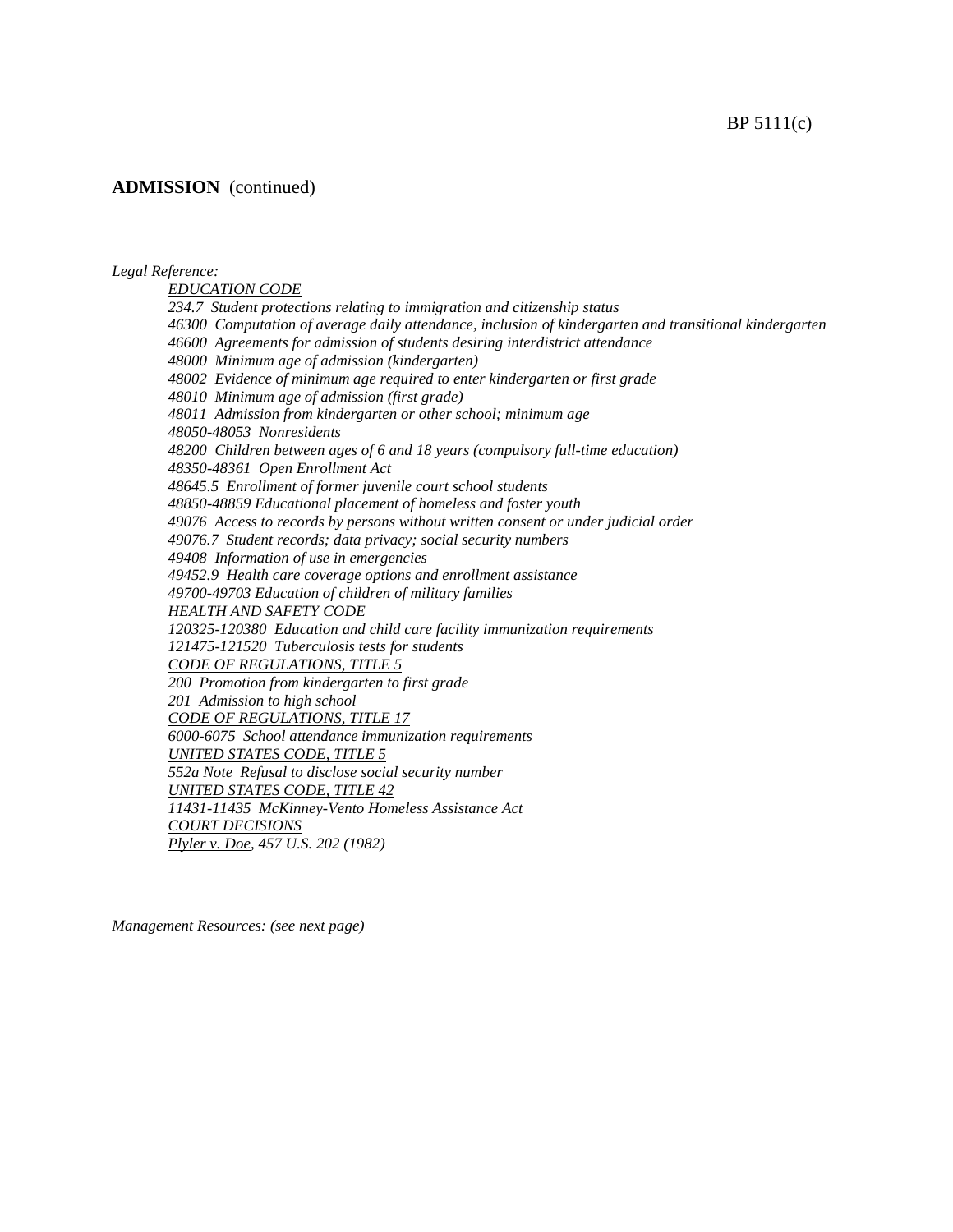## **ADMISSION** (continued)

### *Management Resources:*

*CSBA PUBLICATIONS*

*Legal Guidance on Providing All Children Equal Access to Education, Regardless of Immigration Status, February 2017 CALIFORNIA OFFICE OF THE ATTORNEY GENERAL PUBLICATIONS Promoting a Safe and Secure Learning Environment for All: Guidance and Model Policies to Assist California's K-12 Schools in Responding to Immigration Issues, April 2018* U.S. DEPARTMENT OF JUSTICE CIVIL RIGHTS DIVISION AND U.S. DEPARTMENT OF *EDUCATION OFFICE FOR CIVIL RIGHTS JOINT PUBLICATIONS Dear Colleague Letter: School Enrollment Procedures, May 8, 2014 Fact Sheet: Information on the Rights of All Children to Enroll in School, May 8, 2014 Information on the Rights of All Children to Enroll in School: Questions and Answers for States, School Districts and Parents, May 8, 2014 WEB SITES CSBA: http://www.csba.org California Department of Education, Health Care Coverage and Enrollment Assistance: http://www.cde.ca.gov/ls/he/hc California Office of the Attorney General: http://oag.ca.gov*

*U.S. Department of Education, Office for Civil Rights: http://www2.ed.gov/about/offices/list/ocr*

*U.S. Department of Justice: https://www.justice.gov*

Policy **CUDDEBACK UNION ELEMENTARY SCHOOL DISTRICT** adopted: December 11, 2019 Carlotta, California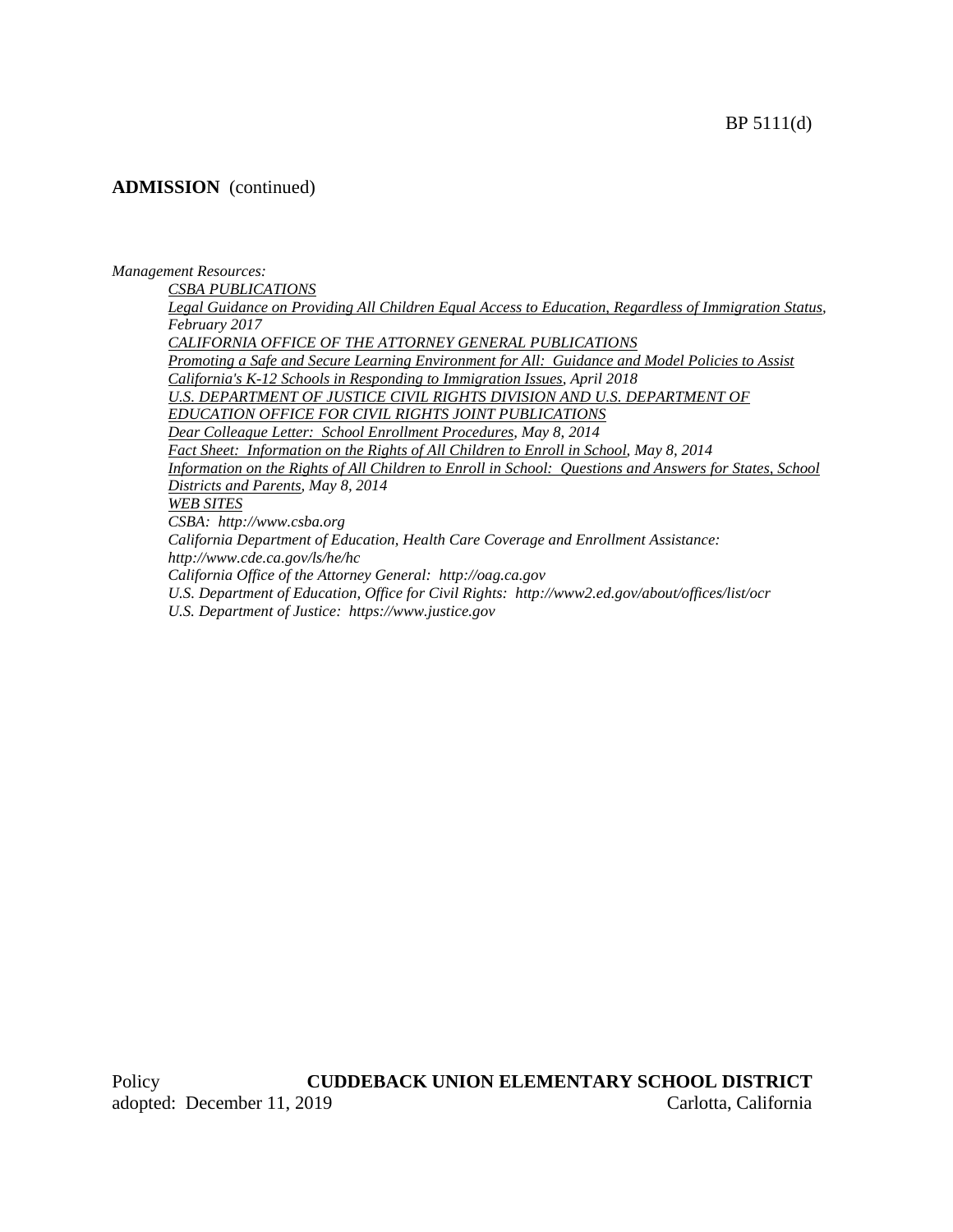# **ADMISSION**

# **Age of Admittance to Kindergarten and First Grade**

At the beginning of each school year, the Superintendent/Principal or designee shall enroll any eligible child who will have his/her fifth or sixth birthday on or before September 1 of that year into kindergarten or first grade, as applicable. (Education Code 48000, 48010)

Any child who will have his/her fifth birthday from September 2 through December 2 of the school year shall be offered a transitional kindergarten (TK) program in accordance with law and Board policy. (Education Code 48000)

*(cf. 5123 - Promotion/Acceleration/Retention) (cf. 6170.1 - Transitional Kindergarten)*

On a case-by-case basis, a child who will turn five years old in a given school year may be enrolled in kindergarten or TK at any time during that school year with the approval of the child's parent/guardian, provided that: (Education Code 48000)

- 1. The Board of Trustees determines that admittance is in the best interest of the child.
- 2. The parent/guardian is given information regarding the advantages and disadvantages and any other explanatory information about the effect of this early admittance.

## *(cf. 5145.6 - Parental Notifications)*

The Superintendent/Principal or designee shall make a recommendation to the Board regarding whether a child should be granted early entry to kindergarten. In doing so, the Superintendent/Principal or designee shall consider various factors including the availability of classroom space and any negotiated maximum class size.

*(cf. 6151 - Class Size) (cf. 7111 - Evaluating Existing Buildings)*

# **Documentation of Age/Grade**

Prior to the admission of a child to kindergarten or first grade, the parent/guardian shall present proof of the child's age. (Education Code 48002)

Evidence of the child's age may include: (Education Code 48002)

1. A certified copy of a birth certificate or a statement by the local registrar or county recorder certifying the date of birth